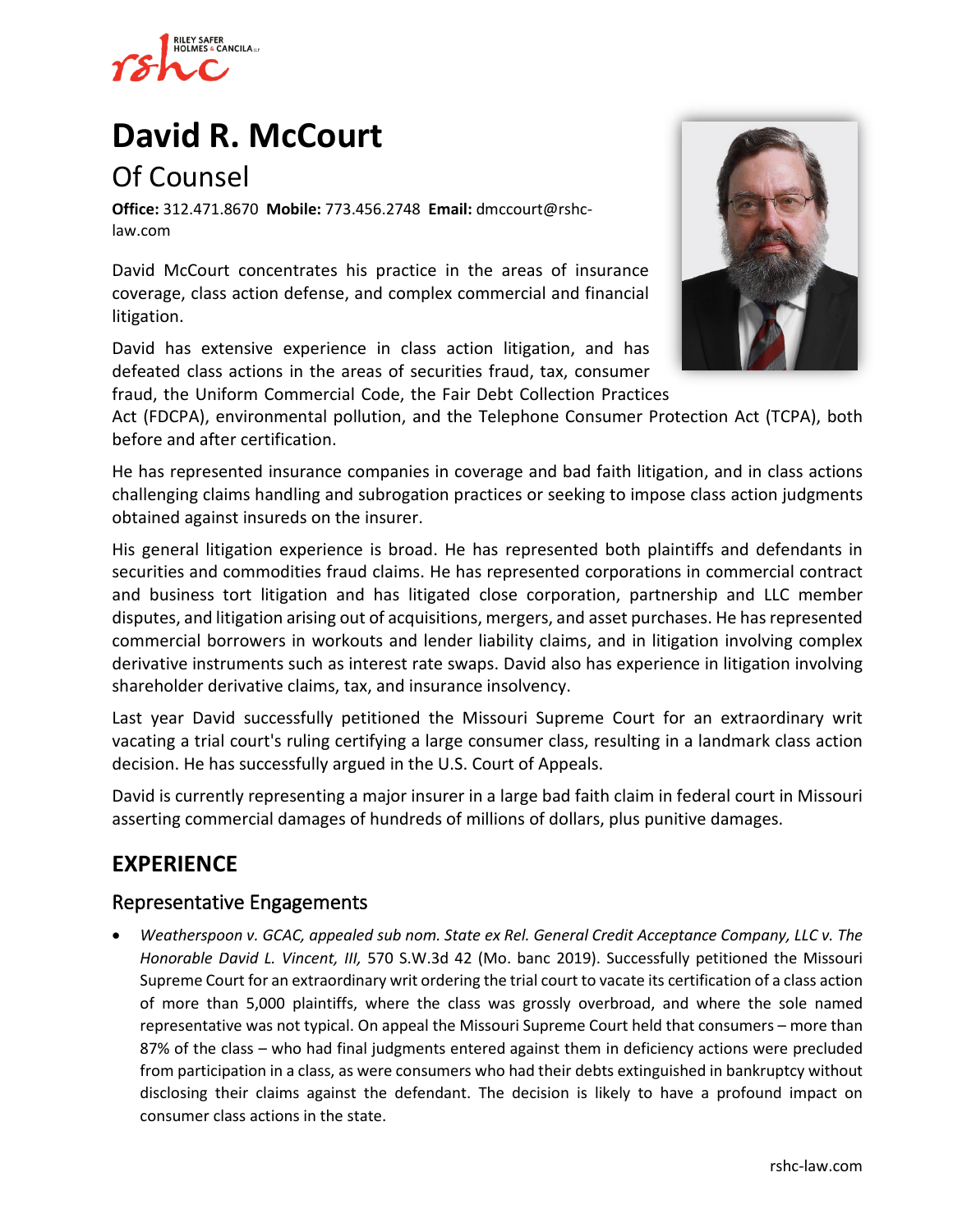

- *Car Credit, Inc. v. Pitts,* (Circuit Court of Jackson County, Mo., 2016-2020). Took over defense of a class action counterclaim by consumers, after the court had denied a motion by the prior firm to compel individual arbitration of the named class claimant's claims, and had entered summary judgment. Succeeded in obtaining an order vacating the prior order of summary judgment on client's claims; and after class was certified persuaded trial court to grant renewed motion to compel arbitration of the named class counterclaimant's claims only. Defeated numerous objections to and appeals of the court's favorable rulings. Then comprehensively defeated on the merits each of the named claimant's individual claims in arbitration, setting up the case for class decertification.
- *Williams v. Employers Mutual Casualty Company, et al.* (E.D. Mo. 2015), aff'd, 845 F.3d 891 (8th Cir. 2017). After removal to federal court, defeated an \$85 million equitable garnishment action by the judgment creditor class against the judgment debtor's insurer, which had denied the duty to indemnify or defend, through a motion for judgment on the pleadings successfully invoking the insurer's pollution exclusion; the ruling was affirmed in the United States Court of Appeals.
- *General Credit Acceptance Corporation v. Deaver* (Circuit Court of St. Louis County, Mo., 2012-2016). Repeatedly defeated efforts to certify a class action counterclaim by Illinois and Missouri debtors seeking more than \$100 million for alleged violation of the pre-sale notice provisions of the Uniform Commercial Code.
- *Kimble v. Jefferson City, Missouri, et al.* (W.D. Mo. 2014). Successfully represented 35 municipalities in a telecom tax class action in federal court, defeating the class action on summary judgment.
- Defeated repeated efforts by plaintiff in state court to recertify a decertified class in a TCPA case, resulting in a reduction in potential liability of more than 99.9 percent.
- Represented an insurance company in federal court in a putative class action challenging the purported settlement of subrogation claims between insurers by means of inter-insurer arbitration.
- In multiple lawsuits successfully defended a law firm against consumer fraud class action claims arising out of the firm's representation of a consumer lender.
- *Int'l Envtl. Mgmt., Inc. v. United Corp. Servs., Inc.,* 858 F.3d 1121 (8th Cir. 2017). Represented plaintiff corporation in a federal lawsuit against its former and current registered agents arising out of a \$10-million default judgment. Secured a favorable settlement against the current registered agent (the largest registered agent nationwide), after obtaining a ruling on summary judgment invalidating its limitation of liability contractual defense. Obtained a favorable settlement against the other defendant after appealing to the U.S. Court of Appeals, which reversed the dismissal in district court of the claim for breach of fiduciary duty against the former registered agent.

#### **CREDENTIALS**

#### Education

Northwestern Pritzker School of Law, J.D., 1998, *cum laude* Union College, B.A., 1976, *magna cum laude* Phi Beta Kappa